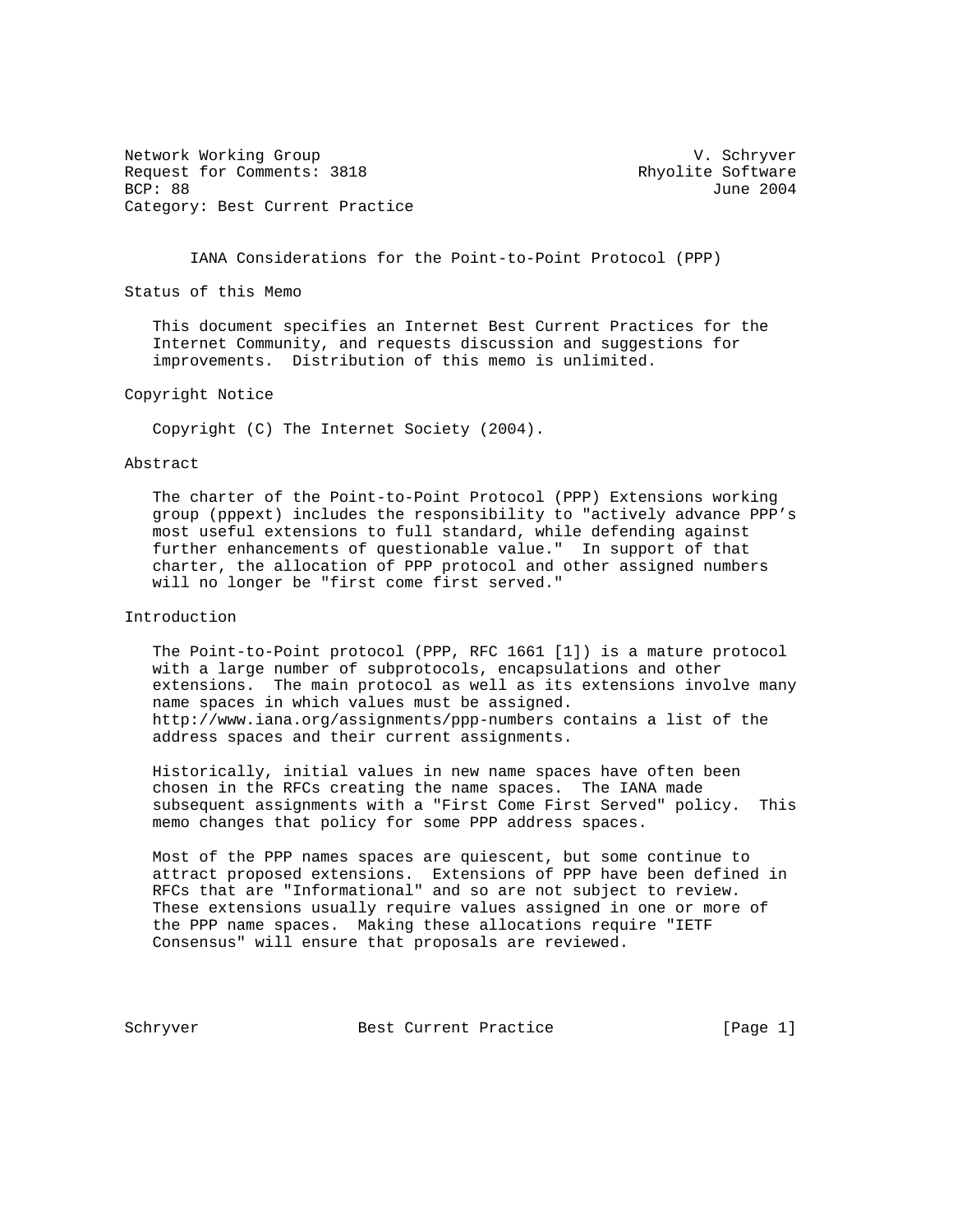## Terminology

 The terms "name space", "assigned value", and "registration" are used here with the meanings defined in BCP 26 [2]. The policies "First Come First Served" and "IETF Consensus" used here also have the meanings defined in BCP 26.

IANA Considerations for PPP

 IETF Consensus, usually through the Point-to-Point Protocol Extensions working group (pppext), is required for assigning new values in the following address spaces:

> PPP DLL PROTOCOL NUMBERS PPP LCP AND IPCP CODES PPP LCP CONFIGURATION OPTION TYPES PPP CCP CONFIGURATION OPTION TYPES PPP CHAP AUTHENTICATION ALGORITHMS PPP LCP FCS-ALTERNATIVES PPP MULTILINK ENDPOINT DISCRIMINATOR CLASS PPP LCP CALLBACK OPERATION FIELDS PPP BRIDGING CONFIGURATION OPTION TYPES PPP BRIDGING MAC TYPES PPP BRIDGING SPANNING TREE PPP IPCP CONFIGURATION OPTION TYPES PPP IPV6CP CONFIGURATION OPTIONS PPP IP-Compression-Protocol Types

Security Considerations

This memo deals with matters of process, not protocol.

Normative References

- [1] Simpson, W., Ed., "The Point-to-Point Protocol (PPP)", STD 51, RFC 1661, July 1994.
- [2] Alvestrand, H. and T. Narten, "Guidelines for Writing an IANA Considerations Section in RFCs", BCP 26, RFC 2434, October 1998.

Schryver Best Current Practice [Page 2]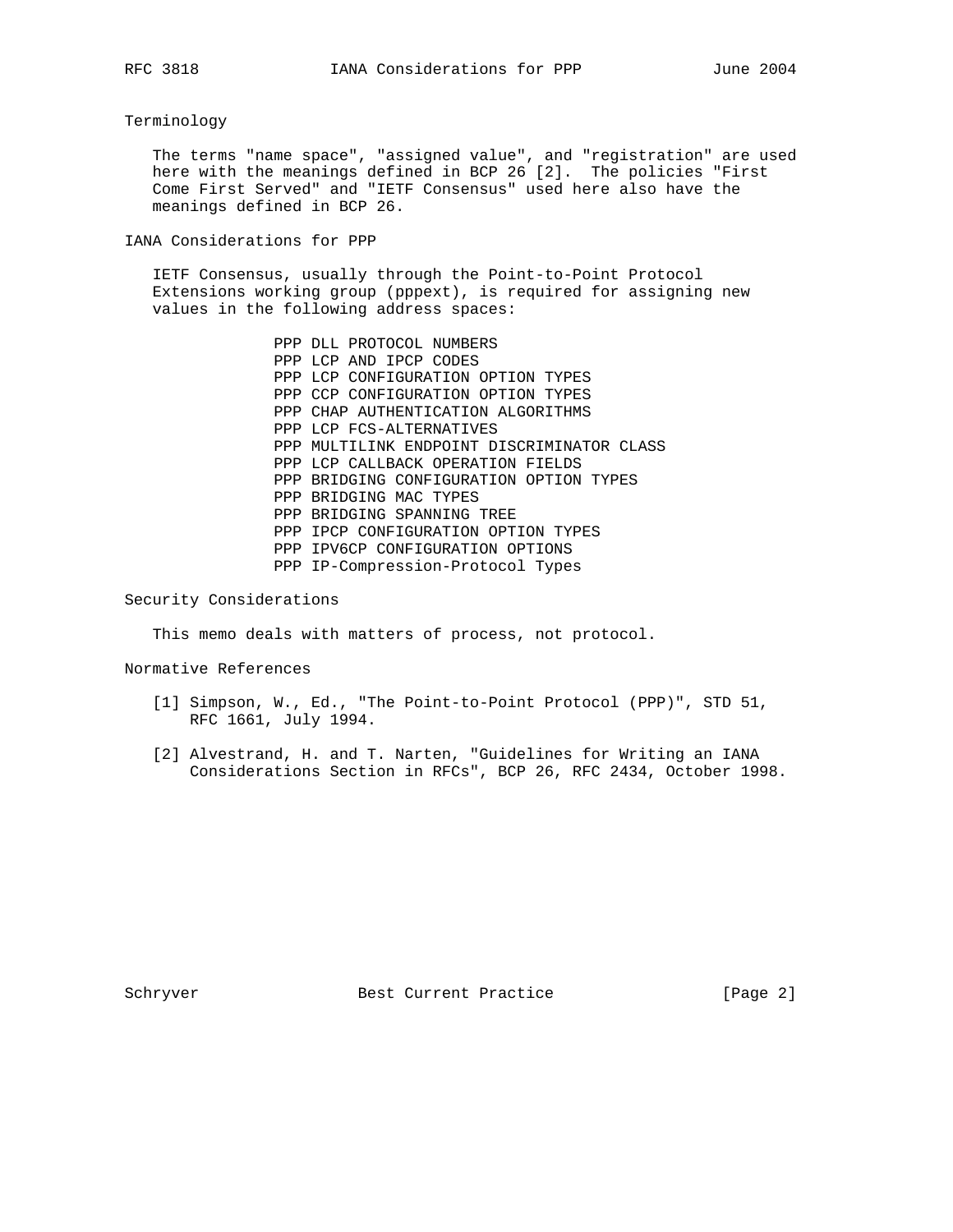Author's Address

 Vernon Schryver Rhyolite Software 2482 Lee Hill Drive Boulder, Colorado 80302

EMail: vjs@rhyolite.com

Schryver Best Current Practice [Page 3]